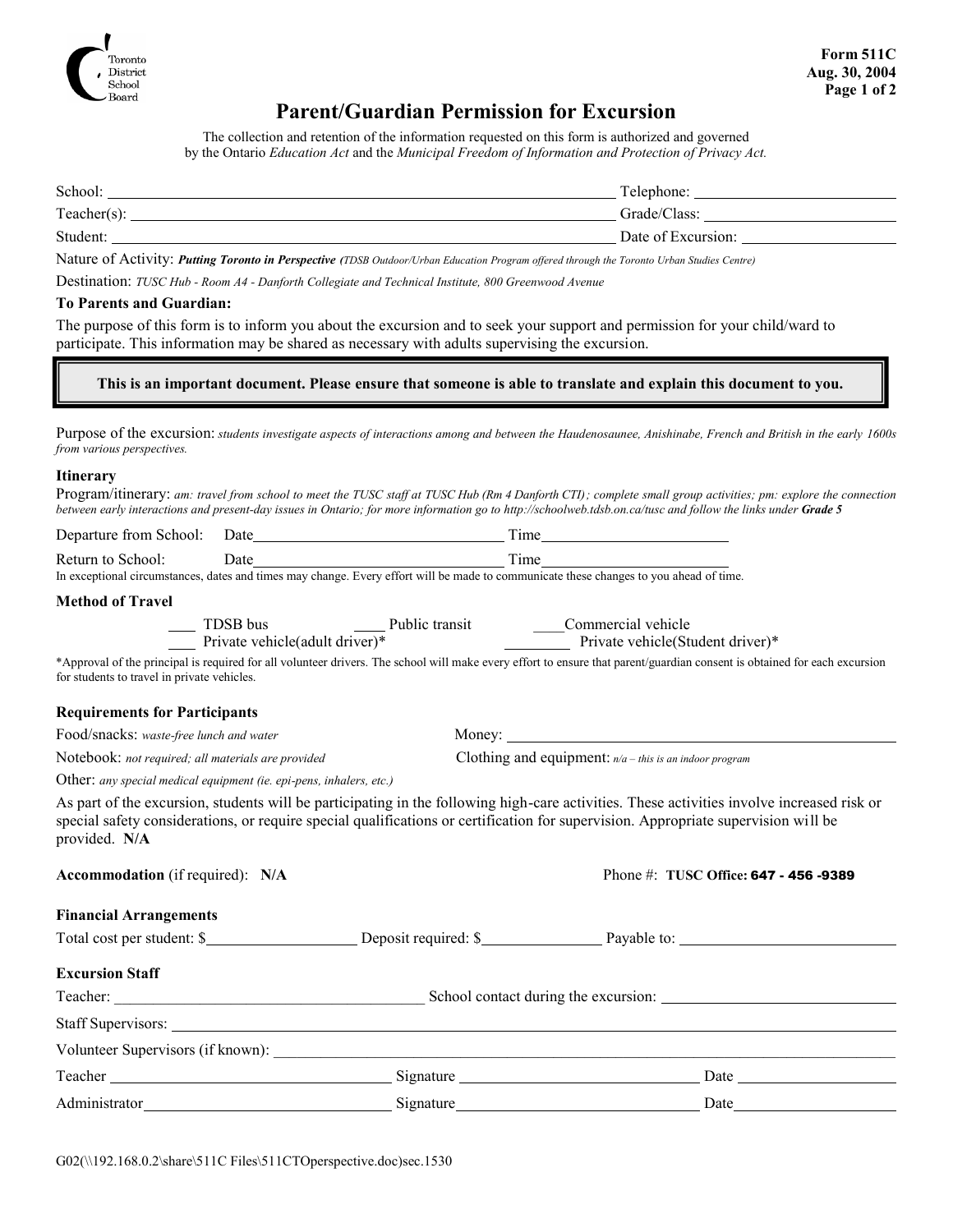

### **Please sign in either the YES or the NO box and return** this form to the teacher by:

| YES                                                                                                                                                                                                                                             |  |  |
|-------------------------------------------------------------------------------------------------------------------------------------------------------------------------------------------------------------------------------------------------|--|--|
|                                                                                                                                                                                                                                                 |  |  |
| in the excursion to:                                                                                                                                                                                                                            |  |  |
|                                                                                                                                                                                                                                                 |  |  |
| Emergency Contact: Emergency Phone Number: Emergency Phone Number:                                                                                                                                                                              |  |  |
| I/we give permission for my/our child/ward to be transported in a private vehicle (adult driver) ____, private vehicle<br>(student driver)_____ who has been authorized by the principal.                                                       |  |  |
|                                                                                                                                                                                                                                                 |  |  |
| Is there any change in medical information or a medical reason why your child should not participate in the activity, or which may<br>lead him/her to require special attention during the activity?                                            |  |  |
| Should it become necessary for my/our child/ward to have medical care, I/we hereby give the teacher permission to use her/his best                                                                                                              |  |  |
| judgment in obtaining the best of such service for my/our child/ward. I/we understand that any cost will be my/our responsibility. I/we<br>also understand that in the event of illness or accident, I/we will be notified as soon as possible. |  |  |
|                                                                                                                                                                                                                                                 |  |  |
| (printed name of parent/guardian)                                                                                                                                                                                                               |  |  |
|                                                                                                                                                                                                                                                 |  |  |
| (or student, if 18 years old or older)<br>For students 18 years old or older, it is strongly recommended that the parent/guardian also sign this form.                                                                                          |  |  |
| I wish to volunteer on this trip:<br>$Yes$ <sub>_________</sub>                                                                                                                                                                                 |  |  |
| Signature of Parent/Guardian<br>Today's date:                                                                                                                                                                                                   |  |  |
| (or student, if 18 years old or older)                                                                                                                                                                                                          |  |  |
|                                                                                                                                                                                                                                                 |  |  |
| , to                                                                                                                                                                                                                                            |  |  |
| participate in the excursion to Putting Toronto in Perspective (through the Toronto Urban Studies Centre)<br>on                                                                                                                                 |  |  |
| $(data)$ $(date)$ $(date)$ $(date)$ $(date)$ $(date)$ $(date)$ $(date)$ $(date)$ $(date)$ $(ensure)$                                                                                                                                            |  |  |
|                                                                                                                                                                                                                                                 |  |  |
| (printed name of parent/guardian)                                                                                                                                                                                                               |  |  |
|                                                                                                                                                                                                                                                 |  |  |
| (or student, if 18 years old or older)<br>G02(\\192.168.0.2\share\511C Files\511CTOperspective.doc)sec.1530                                                                                                                                     |  |  |